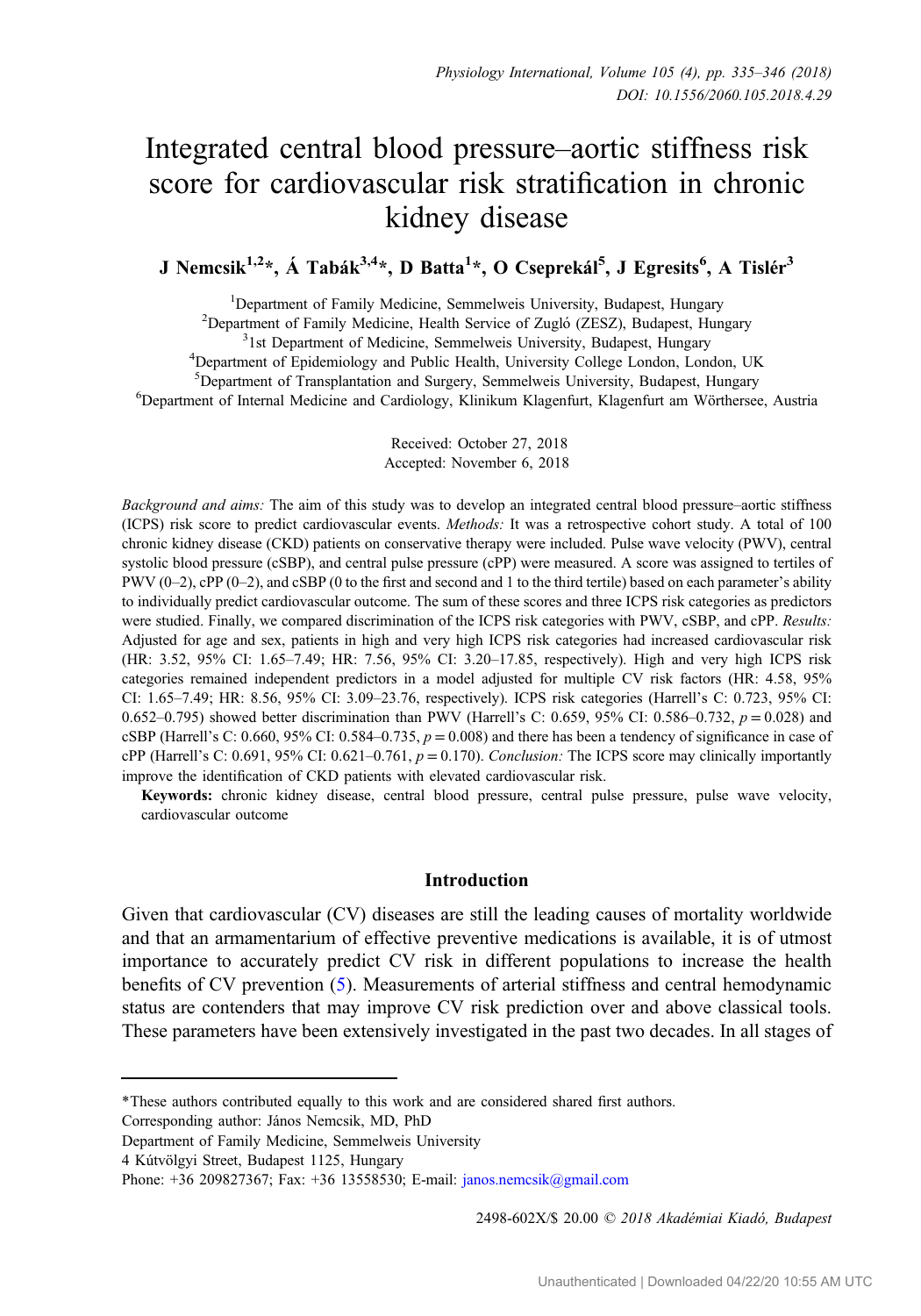chronic kidney disease (CKD), arterial stiffness is an important risk factor for CV events and mortality ([13\)](#page-11-0).

The most important marker of arterial stiffness is the carotid-femoral pulse wave velocity (PWV). It was found to be predictive in different patient populations and was included in European hypertension guidelines since 2007. However, the most recent European guideline on CV risk prevention advised against its use for CV risk assessment in the general population ([12\)](#page-11-0).

Among parameters describing central hemodynamics, central systolic blood pressure (cSBP, a measure of pressure load) and central pulse pressure (cPP, describing pulsatility) seem to be the most promising, as they have better predictive values compared to brachial systolic and pulse pressure in some conditions  $(1, 7)$  $(1, 7)$  $(1, 7)$  $(1, 7)$ , although no additional advantage was found compared to brachial pressure in the Framingham Heart Study ([8\)](#page-11-0).

Another measure, the augmentation index (Aix), is a wave reflection parameter that also describes total peripheral resistance. It has also been reported to be an independent predictor of CV outcomes  $(6)$  $(6)$ , but results are conflicting  $(8, 11)$  $(8, 11)$  $(8, 11)$  $(8, 11)$ .

Although most available literature on arterial stiffness investigates the predictive power of stiffness parameters individually, given that PWV, cSBP, cPP, and Aix can be obtained with most available devices at a single measurement, and that they reflect different aspects of the vasculature, it seems reasonable to combine their results into a single score to predict vascular events.

Our aims were to investigate the following in CKD patients on conservative therapy: (1) the predictive power of PWV, cSBP, cPP, and Aix individually for CV events; (2) to translate these parameters into simple scores based on their tertiles; (3) to establish and test for CV prediction an integrated parameter as the sum of these scores and based and these scores, different risk categories; and (4) to test whether the integrated score-based risk category concept improves CV prediction compared with its components separately.

#### Methods

It was a retrospective cohort study. Scientific results from this cohort were published previously [\(1](#page-10-0), [10\)](#page-11-0). Patients were recruited from two tertiary care nephrology outpatient clinics. Convenience sampling was used with the consecutive inclusion of CKD patients. None of the patients were hospitalized during baseline investigations. CKD patients at stages 1–5, not on dialysis therapy, who gave written informed consent for participation, were included. Patients with atrial fibrillation or with frequent ventricular extrasystoles counteracting with pulse wave analysis were excluded. After baseline clinical, laboratory, arterial stiffness, and central hemodynamic measurements, patients were followed for a median of 67.6 months (interquartile range: 38.4–82.6). Follow-up data were collected between April 2007 and July 2014 by yearly telephone interviews either with the patients, their general practitioners, or treating physicians. All endpoint information was verified by original chart review. Follow-up was censored at the last occurrence of a documented CV event (acute coronary syndrome, heart failure requiring hospitalization, stroke or transient ischemic attack, or peripheral artery disease with the need for an intervention) or death due to the above CV causes.

The protocol was approved by the local ethical committees of the participating hospitals and was carried out in accordance with the tenets of the Declaration of Helsinki. All patients gave written informed consent before participation.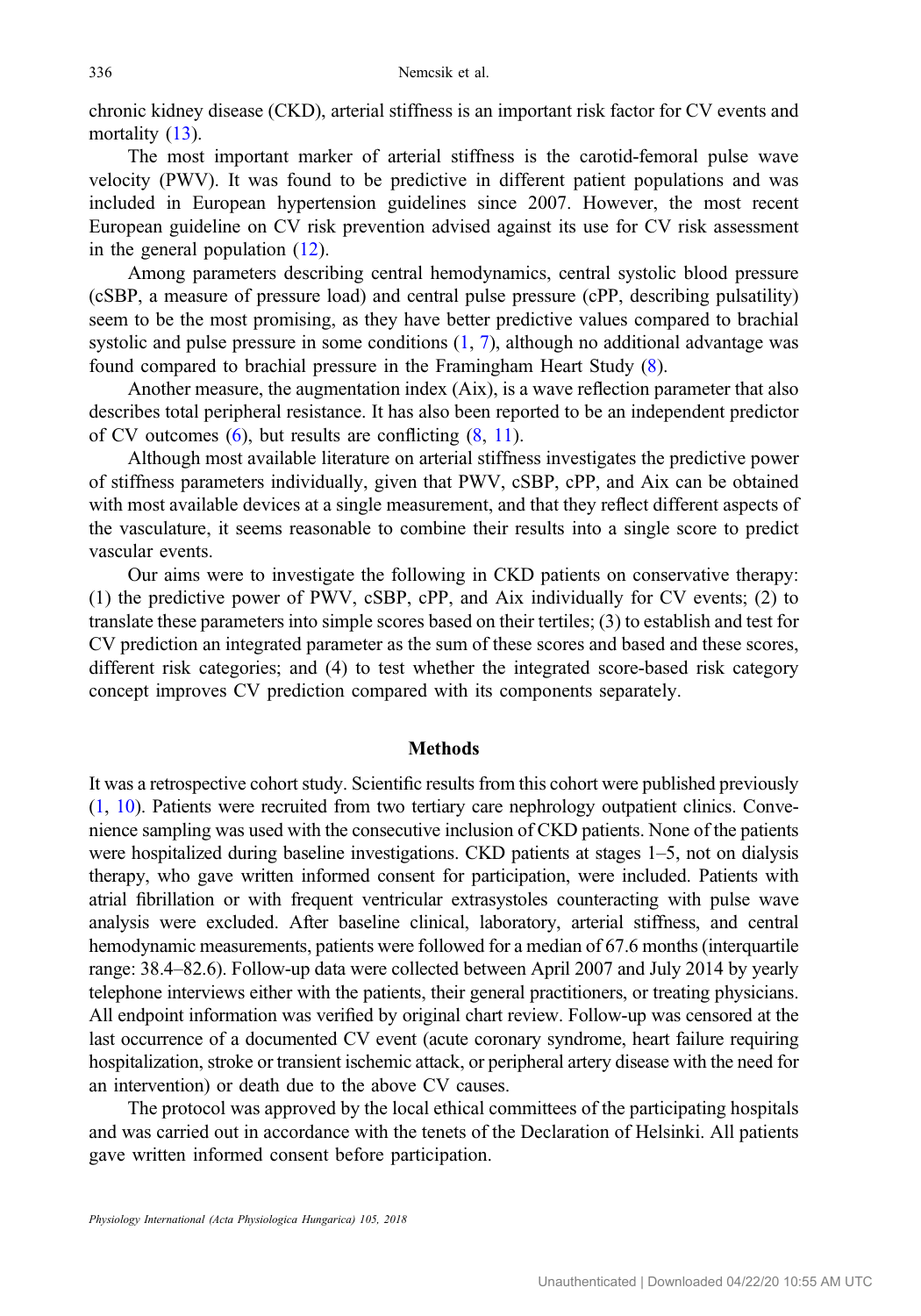# Arterial stiffness, central hemodynamic, and blood pressure measurements

All measurements were performed between 10 a.m. and 12 p.m. Patients were allowed to take a non-standardized light breakfast and took their regular medications at least 3 h before the study measurements. They were asked to refrain from smoking on the day of the study and not to consume any caffeine-containing drinks at least 4 h before initiating the measurements. Arterial stiffness measurements and blood sampling were carried out on separate days within a week.

Arterial stiffness measurements were carried out in a temperature-controlled room  $(24 \pm 1 \degree C)$ . Upon arrival after a 5-min rest, two consecutive brachial blood pressure measurements were taken 1 min apart on each arm in the sitting position with a validated BpTru device (VSM Medtech, Vancouver, Canada). The mean value was calculated for each arm, and the higher of these was further taken as brachial systolic and diastolic blood pressure and heart rate. Subjects were then set in the supine position for a 10-min acclimatization period.

Arterial stiffness was measured with the "gold-standard" tonometric method, above the carotid and femoral sites, using the PulsePen device. We referred our previous publication for the PWV and cPP measurements [\(1\)](#page-10-0). Aix was measured by automatic identification of the "1st shoulder" (inflexion point) on the averaged carotid pulse signal by the PulsePen software. The pressure amplitude following this point divided by the pulse pressure provided the Aix. CSBP was directly calculated from the carotid pulse waveform using the calibration considering brachial systolic and diastolic blood pressures.

#### Epidemiologic and Laboratory data

Baseline data on current smoking, any type of diabetes mellitus, hypertension, coronary artery disease (previous acute myocardial infarction or coronary intervention), chronic heart failure (previous diagnosis), peripheral arterial disease (documented by angiography or intervention), and cerebrovascular disease (previous stroke or transient ischemic attack) were collected by health record review.

Blood samples for the determination of blood cell count and hemoglobin, serum cholesterol, triglyceride, and low-density lipoprotein (LDL)-cholesterol were collected at baseline. Routine blood chemistry measurements were carried out directly after blood sampling on a Hitachi auto-analyzer. Baseline estimated glomerular filtration rate was calculated using the four-variable Chronic Kidney Disease Epidemiology Collaboration equation.

# Statistical analyses

All data analyses were performed using SPSS 23 (SPSS Inc., Chicago, IL, USA) for Windows (descriptives and Cox regression analyses) or Stata version 13.1 (Harrell's C-statistics). Continuous data are given as mean and standard deviation (SD), or in case of evidence against a normal distribution, as a median and interquartile range.

The primary outcome of the study was the occurrence of the combined endpoint of CV events and CV mortality, as defined above.

To assess the predictive values of the studied parameters for the primary outcome, multiple failure times Cox proportional hazard regression analyses were used with conditional risk set modeling. This method accommodates for the fact that one patient may have had more than one event during follow-up.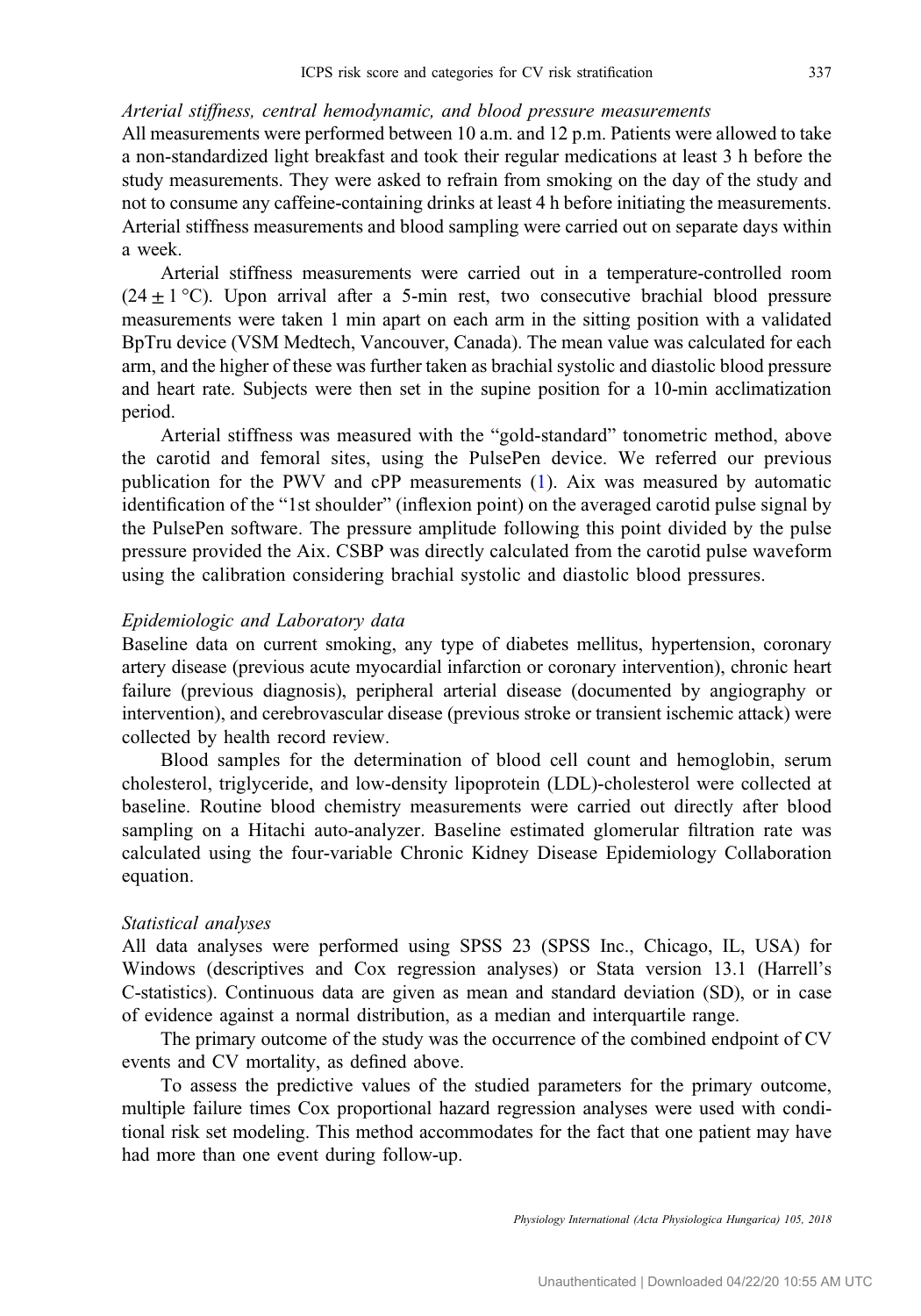No a priori power calculations were carried out for the current analysis; however, the sample size for the original study was based on the observed differences and the distribution of one of the arterial stiffness measures (cPP) [\(1](#page-10-0)). A post hoc power calculation showed power values ranging from 0.60 to 0.97 for individual arterial stiffness parameters (as continuous variables) for the prediction of CV events.

Arterial stiffness and central hemodynamic parameters were analyzed both as continuous and categorical variables. For the former, these variables were transformed into z-scores to improve their comparability and thus the associations are given for one SD differences in PWV, cSBP, cPP, and Aix for the CV outcome. Model 1 was adjusted for age and sex, Model 2 was further adjusted for brachial systolic blood pressure, LDL-cholesterol, current smoking, diabetes, body mass index, known CV disease, and GFR-EPI. As in the cohort, all but one patient had hypertension, we omitted this variable from the adjustment.

Next, patients were divided into tertiles based on their PWV, cSBP, cPP, and Aix values, respectively. Survival was investigated using Kaplan–Meier analysis and Cox regressions similar to the ones described above, with arterial stiffness and central hemodynamic parameters as predictors and CV events or CV mortality as outcome. Polynomial and simple contrasts were performed to investigate the best scoring for these tertiles. According to these results, Aix was not related to CV outcome and was excluded from further analysis. There was a linear association between PWV and cPP and CV outcomes and accordingly 0, 1, and 2 points were given to the consecutive tertiles. As the risk of CV events or CV mortality only increased in the third tertile of cSBP, 0 points were given to the first two tertiles and 1 point to the third.

The integrated central blood pressure–aortic stiffness (ICPS) score was calculated for each patient by summing the points based on tertiles (range: 0–5 points). Survival was investigated with Kaplan–Meier and Cox regression analyses (adjusted for age and sex) with ICPS score as the predictor and CV event or CV mortality as outcome. Given the limited statistical power of our relatively small sample size, patients were classified into three ICPS risk categories: average (0–2 points), high (3–4 points), or very high (5 points). The predictive role of these risk categories were investigated in Kaplan–Meier curves and Cox regressions with adjustment (1) for age and sex and (2) with further adjustment for brachial systolic blood pressure, LDL-cholesterol, current smoking, diabetes, body mass index, CV disease, and GFR-EPI.

Finally, the ICPS risk categories and one SD change of each of its components (PWV, cSBP, and cPP) were analyzed in the same Cox regression model for CV outcomes. To investigate model discrimination, Harrell's concordance statistics were utilized.

As sensitivity analysis, all of the measurements were performed using Cox regression analyses, considering the occurrence of the first CV event instead of multiple failure time analysis as well.

# Results

Of the 108 patients eligible for inclusion, five individuals declined participation. Furthermore, three patients were excluded because of missing baseline or follow-up data, leaving 100 subjects in the analytical sample.

Table [I](#page-4-0) displays baseline characteristics, including concomitant diseases, traditional and non-traditional CV risk factors, and metabolic and vascular parameters.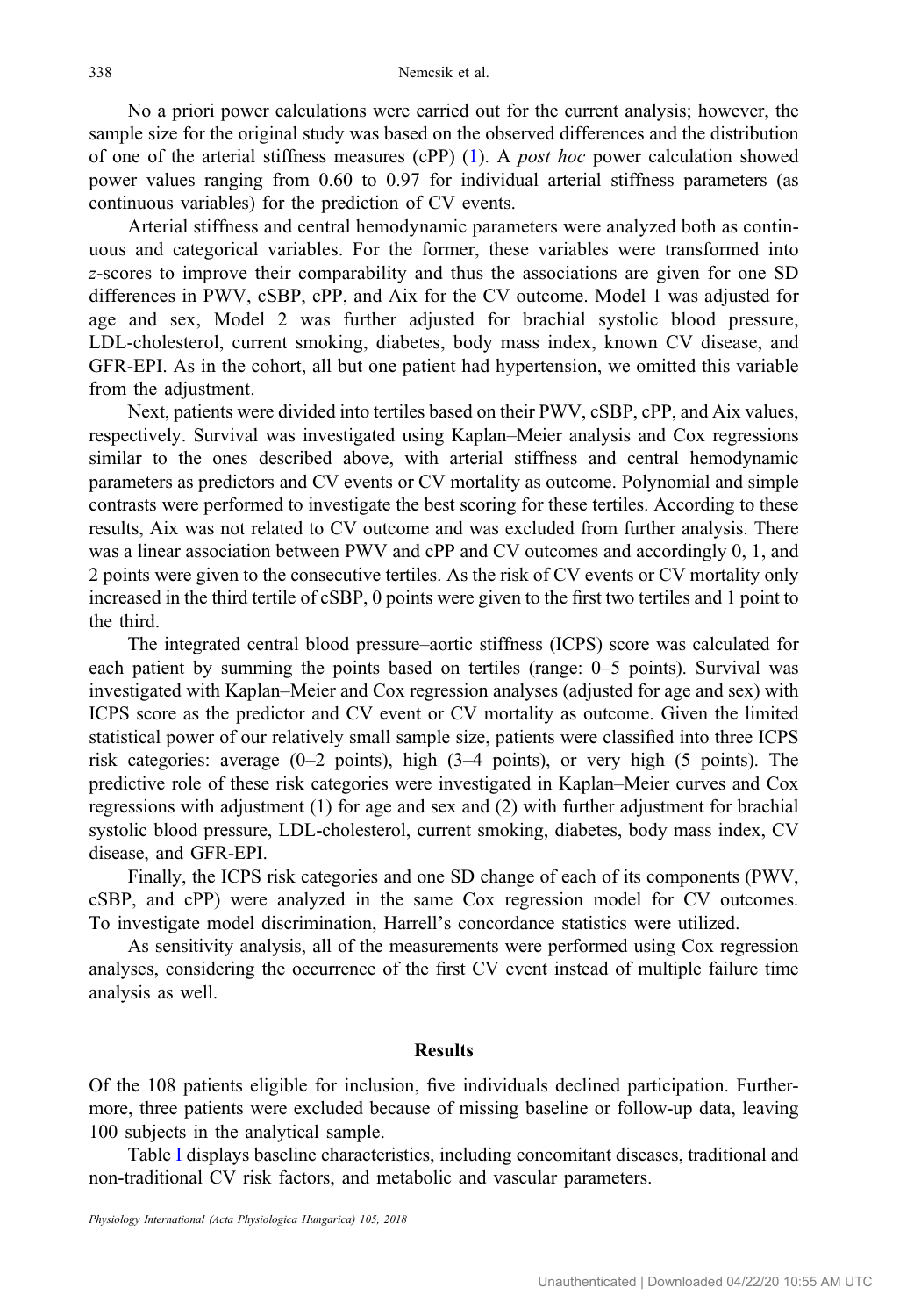<span id="page-4-0"></span>

| Male $(n)$                            | 48                     |
|---------------------------------------|------------------------|
| Age (years)                           | 66.00 (58.25-75.00)    |
| BMI $(kg/m2)$                         | 27.63 (25.24-30.49)    |
| Current smoker                        | 12                     |
| Diabetes mellitus                     | 44                     |
| Baseline cardiovascular disease       | 64                     |
| Coronary artery disease               | 13                     |
| Chronic heart failure                 | 19                     |
| Cerebrovascular disease               | 24                     |
| Peripheral artery disease             | 53                     |
| eGFR (ml/min per $1.73 \text{ m}^2$ ) | 35.74 (23.15-49.43)    |
| Hgb (g/L)                             | 126.89 (14.32)         |
| Chol (mmol/L)                         | $4.81(4.28 - 5.33)$    |
| $Tg$ (mmol/L)                         | $1.80(1.15-2.60)$      |
| LDL (mmol/L)                          | 2.57(0.84)             |
| SBP (mmHg)                            | 135.50 (120.31-145.44) |
| $DBP$ (mmHg)                          | 73.12 (9.70)           |
| HR (L/min)                            | 62.25 (57.50–72.63)    |
| PP (mmHg)                             | 60.38 (50.56-70.38)    |
| PWV (m/s)                             | 11.26 (8.90–14.90)     |
| Aix $(\%)$                            | 21.53 (15.35–26.83)    |
| $cSBP$ (mmHg)                         | 124.33 (14.50)         |
| cPP (mmHg)                            | 48.58 (42.75-60.38)    |

Table I. Baseline demographic, clinical, and laboratory characteristics  $(n = 100)$ 

Categorical parameters are presented as n, numbers can be also considered as percentage. Continuous data are presented as mean (SD) or median (interquartile range). Aix: augmentation index; BMI: body mass index; Chol: cholesterol; cPP: central pulse pressure; cSBP: central systolic blood pressure; DBP: brachial diastolic blood pressure; eGFR: estimated glomerular filtration rate; Hgb: hemoglobin; HR: heart rate; LDL: low-density lipoprotein; n: case number; PP: brachial pulse pressure; PWV: carotid-femoral pulse wave velocity; SBP: brachial systolic blood pressure; Tg: triglyceride

The causes of kidney disease were heterogeneous (number of cases in parentheses): glomerulonephritis ( $n = 14$ ), diabetic nephropathy ( $n = 29$ ), hypertensive nephrosclerosis  $(n = 17)$ , chronic tubulointerstitial nephritis  $(n = 18)$ , vascular cause  $(n = 6)$ , polycystic kidney disease ( $n = 6$ ), tumor ( $n = 1$ ), and unknown ( $n = 9$ ).

All but one patient received antihypertensive medication (case numbers in parentheses): angiotensin-converting enzyme inhibitors or angiotensin receptor blockers ( $n = 89$ ), calcium channel blockers ( $n = 52$ ), diuretics ( $n = 74$ ), β-receptor blockers ( $n = 54$ ), α-receptor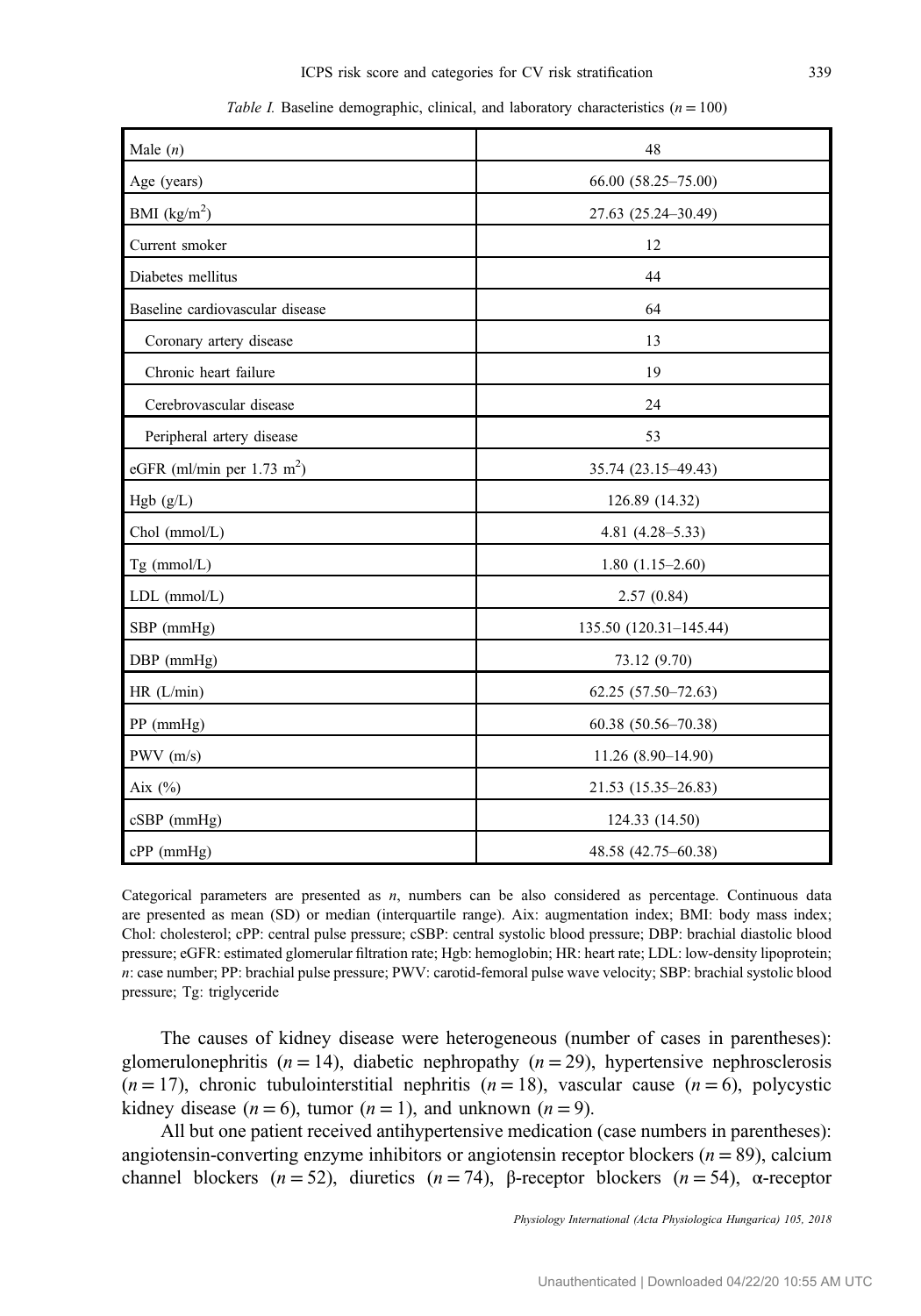|                 |              |        |                 |                 | Model 1                  |        |         |                 | Model      | N      |         |
|-----------------|--------------|--------|-----------------|-----------------|--------------------------|--------|---------|-----------------|------------|--------|---------|
| Variable        | Tertile      | $\geq$ | Range           | Hazard<br>ratio | $95%$ CI                 |        | p value | Hazard<br>ratio | $95%$ CI   |        | p value |
| PWV (per 1 SD)  |              |        |                 | 1.467           | 1.182                    | 1.821  | $0.001$ | 1.227           | 0.865      | 1.740  | 0.253   |
| cSBP (per 1 SD) |              |        |                 | 1.452           | 1.054                    | 2.001  | 0.023   | 2.935           | 1.342      | 6.418  | 0.007   |
| cPP (per 1 SD)  |              |        |                 | 1.636           | 1.183                    | 2.262  | 0.003   | 1.539           | 0.980      | 2.416  | 0.061   |
| Aix (per 1 SD)  |              |        |                 | 1.381           | 1.067                    | 1.788  | 0.014   | 1.399           | 1.041      | 1.879  | 0.026   |
| $PWV$ (m/s)     | 1st          | 33     | $6.5 - 9.8$     |                 | $\overline{\phantom{0}}$ | (ref.) |         |                 | $1$ (ref.) |        |         |
|                 | 2nd          | 34     | $9.9 - 13.0$    | 1.867           | 0.636                    | 5.480  | 0.256   | 0.777           | 0.231      | 2.618  | 0.684   |
|                 | $_{\rm 3rd}$ | 33     | $13.2 - 27.2$   | 4.072           | 1.400                    | 11.841 | 0.010   | 1.284           | 0.386      | 4.273  | 0.684   |
| cSBP (mmHg)     | 1st          | 33     | $81.5 - 117.0$  |                 | $1$ (ref.)               |        |         |                 | $1$ (ref.) |        |         |
|                 | 2nd          | 33     | 119.0-129.8     | 0.827           | 0.325                    | 2.106  | 0.691   | 1.052           | 0.331      | 3.338  | 0.932   |
|                 | 3rd          | 34     | $130.0 - 167.8$ | 2.308           | 1.051                    | 5.071  | 0.037   | 2.675           | 0.560      | 12.772 | 0.217   |
| cPP (mmHg)      | lst          | 34     | $23.3 - 45.0$   |                 |                          | (ref.) |         |                 | $1$ (ref.) |        |         |
|                 | 2nd          | 33     | $45.3 - 56.3$   | 1.608           | 0.605                    | 4.270  | 0.341   | 1.482           | 0.492      | 4.469  | 0.484   |
|                 | 3rd          | 33     | $56.5 - 92.3$   | 3.712           | 1.492                    | 9.235  | 0.005   | 3.697           | 0.988      | 13.830 | 0.052   |
| Aix $(^{96})$   | 1st          | 33     | $7.0 - 17.8$    |                 |                          | (ref.) |         |                 | $1$ (ref.) |        |         |
|                 | 2nd          | 34     | $8.0 - 24.8$    | 1.897           | 0.853                    | 4.219  | 0.117   | 1.758           | 0.701      | 4.406  | 0.229   |
|                 | 3rd          | 33     | $25.7 - 54.5$   | 1.658           | 0.665                    | 4.132  | 0.278   | 2.049           | 0.708      | 5.928  | 0.186   |
|                 |              |        |                 |                 |                          |        |         |                 |            |        |         |

Physiology International (Acta Physiologica Hungarica) 105, 2018

<span id="page-5-0"></span>340 Nemcsik et al.

Bold values demonstrate significance when

p <

cSBP: central systolic blood pressure; PWV: carotid-femoral pulse wave velocity; SD: standard deviation

cSBP: central systolic blood pressure; PWV: carotid-femoral pulse wave velocity; SD: standard deviation

0.05. Model 1 is adjusted for age and sex. Model 2 is adjusted for age, sex, brachial systolic blood pressure, LDL-cholesterol, current

smoking, diabetes mellitus, body mass index, cardiovascular disease, hypertension, and GFR-EPI. Aix: augmentation index; CI: confidence interval; cPP: central pulse pressure;

smoking, diabetes mellitus, body mass index, cardiovascular disease, hypertension, and GFR-EPI. Aix: augmentation index; CI: confidence interval; cPP: central pulse pressure;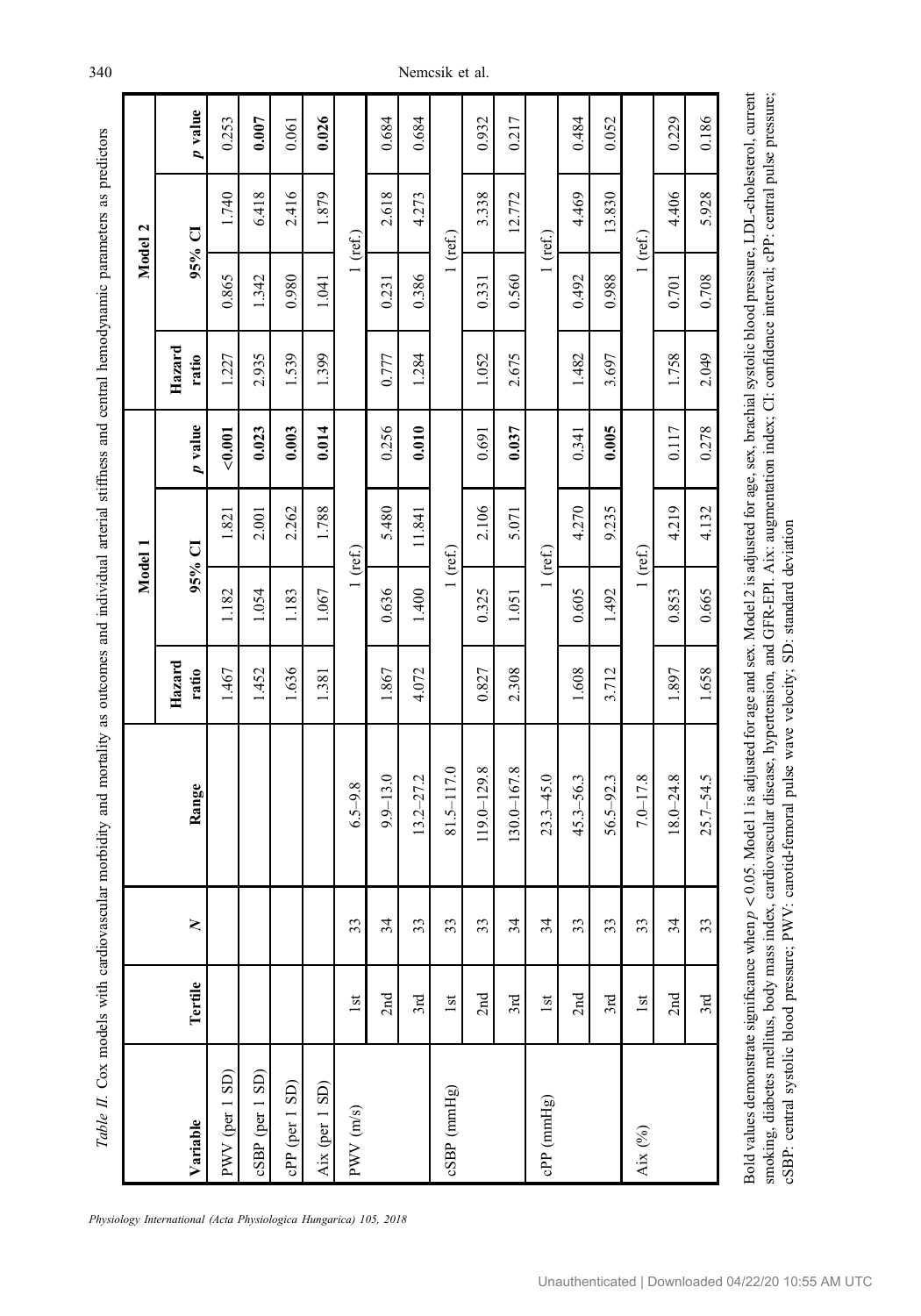<span id="page-6-0"></span>

Fig. 1. Kaplan–Meier survival curves for each parameter studied with cardiovascular events (CV mortality and CV events) as outcomes. Panel A: pulse wave velocity; Panel B: central systolic blood pressure; Panel C: central pulse pressure; Panel D: augmentation index

blockers ( $n = 18$ ), long-acting nitrate ( $n = 15$ ), and centrally acting antihypertensive drugs  $(n = 13)$ , either alone or in combination. Low dose aspirin was taken by  $n = 36$  patients, whereas  $n = 17$  individuals took clopidogrel. Sixty-one patients were on statin therapy.

On the whole,  $n = 37$  patients required erythropoietin-stimulating agents,  $n = 35$ received calcitriol, and  $n = 9$  needed calcium carbonate phosphate binder therapy.

During follow-up,  $n = 49$  CV events were recorded:  $n = 16$  patients died from CV causes (acute coronary syndrome  $n = 4$ , stroke  $n = 3$ , heart failure  $n = 8$ , and peripheral artery disease  $n = 1$ ), and there were  $n = 33$  additional CV events (acute coronary syndrome  $n = 8$ , stroke  $n = 6$ , heart failure  $n = 12$ , and peripheral artery disease  $n = 7$ ).

Table [II](#page-5-0) demonstrates the association of PWV, cSBP, cPP, and Aix (per one SD change and per tertiles) with CV outcomes in models adjusted for age and sex or for traditional CV risk factors. All the four studied parameters were significantly related to CV outcomes in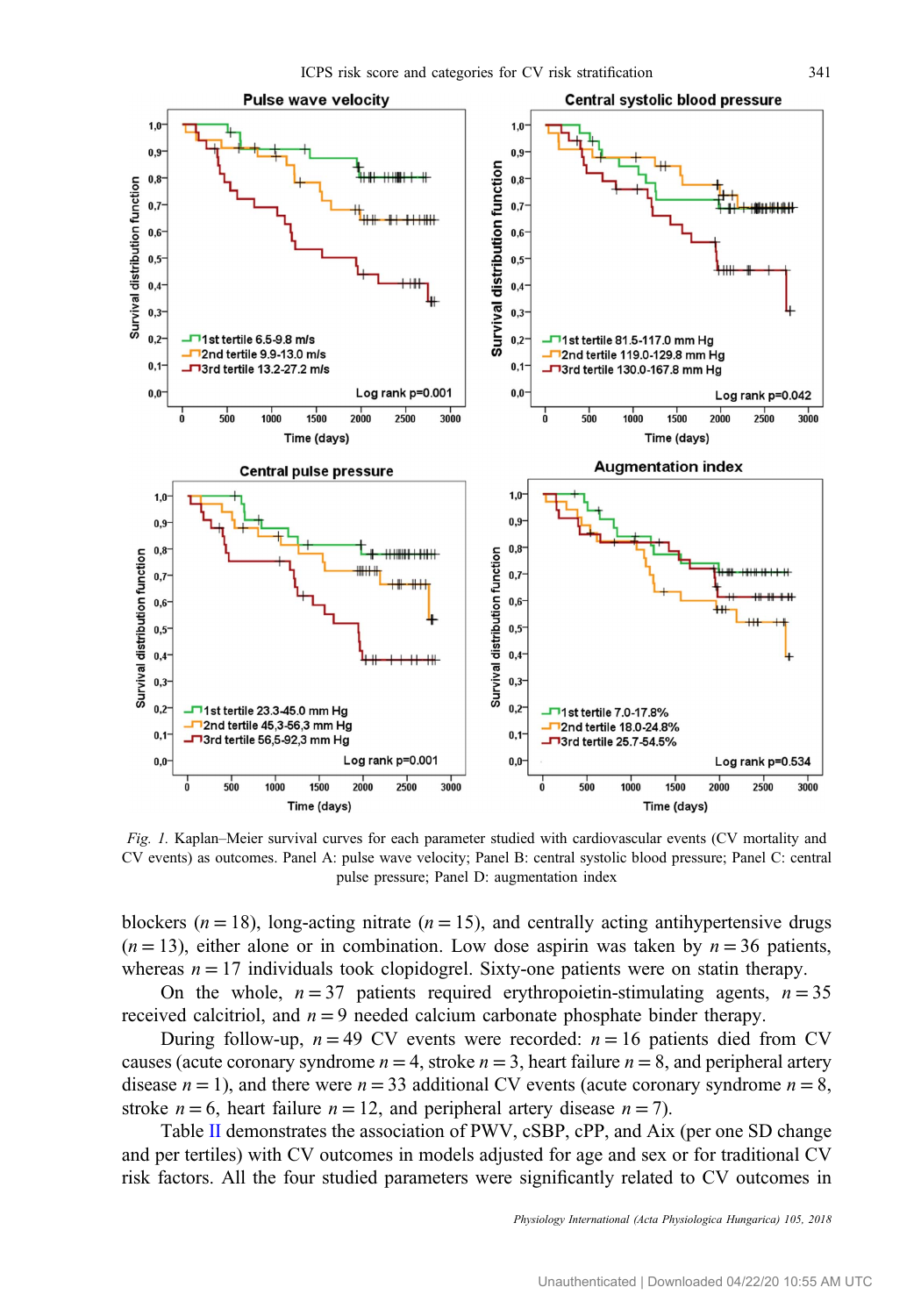<span id="page-7-0"></span>Model 1. In the further adjusted Model 2, the association of PWV and cPP was attenuated to non-significance, while cSBP and Aix showed significant associations. In the analyses of tertiles, PWV and cPP showed a linear association with the risk of CV outcomes, while for cSBP the association was non-linear: showing an increase only in the third tertile in Model 1 adjusted for age and sex. For Aix, no significant association was found, so this parameter was omitted from the ICPS score calculation. Further adjustment for traditional CV risk factors in Model 2 substantially attenuated the associations and none of them remained significant. Unadjusted associations are shown as Kaplan–Meyer curves for each tertile of all four parameters in Fig. [1](#page-6-0).

Table III demonstrates hazard ratios for CV outcomes by ICPS risk scores and ICPS risk categories. The risk categories were derived from Cox models (Table III) and Kaplan–Meier (Fig. [2A\)](#page-8-0) analyses by collapsing ICPS scores with similar hazard ratios and sufficient statistical

|                      | $\boldsymbol{N}$ | Hazard ratio | 95% CI                     | $p$ value  |         |  |  |  |  |
|----------------------|------------------|--------------|----------------------------|------------|---------|--|--|--|--|
| ICPS risk score      |                  |              |                            |            |         |  |  |  |  |
| Model 1              |                  |              |                            |            |         |  |  |  |  |
| $\boldsymbol{0}$     | 18               |              |                            | $1$ (ref.) |         |  |  |  |  |
| $\mathbf{1}$         | 17               | 1.831        | 0.339                      | 9.876      | 0.482   |  |  |  |  |
| $\mathbf{2}$         | 16               | 1.528        | 0.233                      | 10.018     | 0.659   |  |  |  |  |
| 3                    | 24               | 5.719        | 1.298                      | 25.208     | 0.021   |  |  |  |  |
| $\overline{4}$       | 13               | 4.236        | 0.849                      | 21.131     | 0.078   |  |  |  |  |
| 5                    | 12               | 11.105       | 2.366                      | 52.120     | 0.002   |  |  |  |  |
| ICPS risk categories |                  |              |                            |            |         |  |  |  |  |
| Model 1              |                  |              |                            |            |         |  |  |  |  |
| Average              | 51               |              | $1$ (ref.)                 |            |         |  |  |  |  |
| High                 | 37               | 3.517        | 1.650                      | 7.494      | 0.001   |  |  |  |  |
| Very high            | 12               | 7.559        | 3.201<br>< 0.001<br>17.850 |            |         |  |  |  |  |
| Model 2              |                  |              |                            |            |         |  |  |  |  |
| Average              | 51               | $1$ (ref.)   |                            |            |         |  |  |  |  |
| High                 | 37               | 4.583        | 1.867<br>11.253<br>0.001   |            |         |  |  |  |  |
| Very high            | 12               | 8.563        | 3.086                      | 23.758     | < 0.001 |  |  |  |  |
| Diabetes             | 44               | 3.073        | 1.680                      | 5.621      | < 0.001 |  |  |  |  |

Table III. The relation of integrated central blood pressure–aortic stiffness (ICPS) risk score and ICPS risk categories with cardiovascular morbidity and mortality based on Cox proportional hazard regression models

Bold values demonstrate significance when  $p < 0.05$ . Model 1 is adjusted for age and sex. Model 2 is adjusted for age, sex, brachial systolic blood pressure, LDL-cholesterol, current smoking, diabetes mellitus, body mass index, cardiovascular disease, and GFR-EPI. ICPS: integrated central blood pressure–aortic stiffness; CI: confidence interval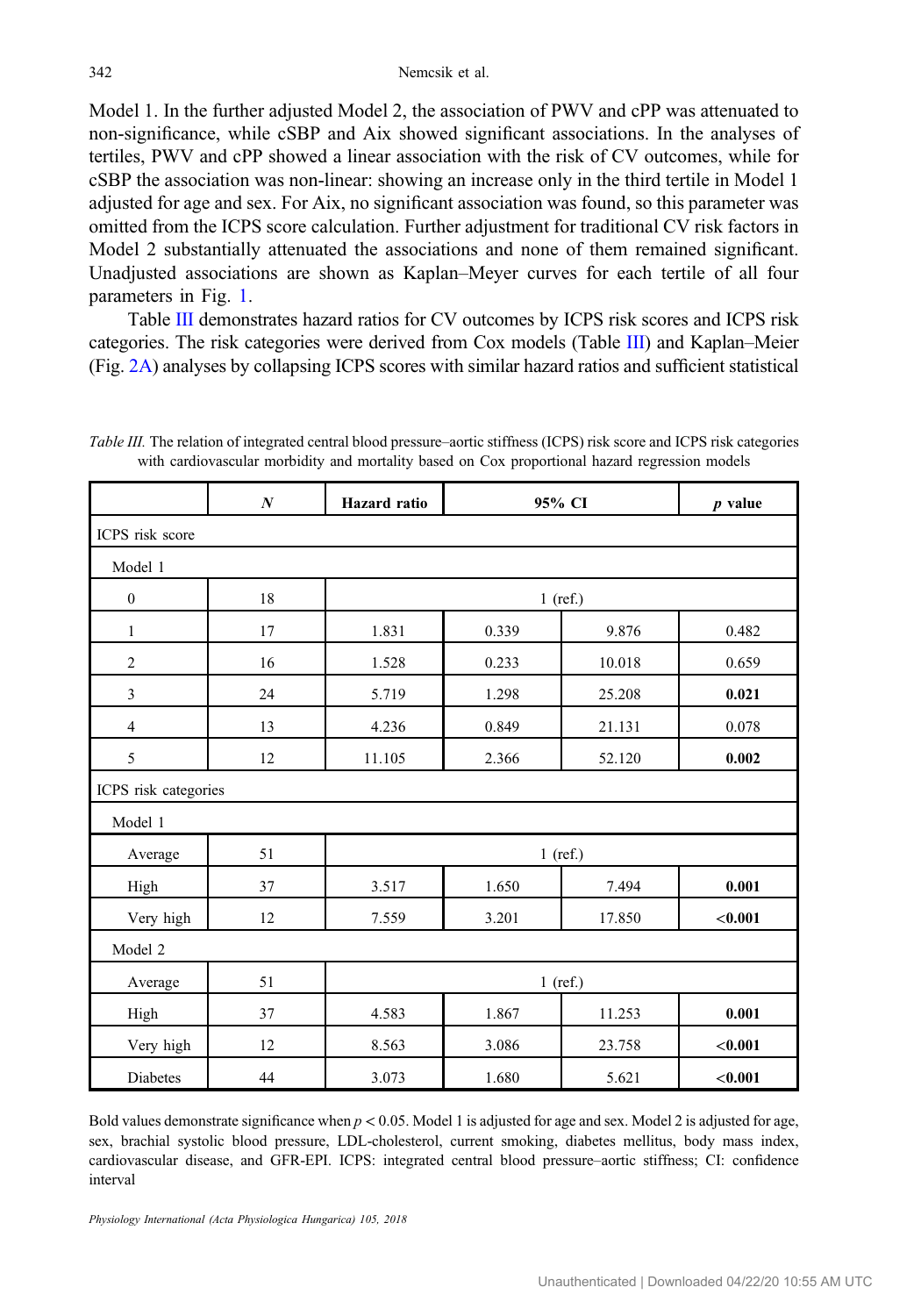<span id="page-8-0"></span>

Fig. 2. Kaplan–Meier survival curves for the integrated central blood pressure–aortic stiffness (ICPS) risk scores and ICPS risk categories for cardiovascular events (CV mortality and CV events, adjusted for age and sex) as outcomes. Panel A: ICPS risk score groups; Panel B: ICPS risk categories

power. Almost half of the patients were classified into the high- and very high-risk categories. Kaplan–Meier survival curves for the three ICPS risk categories are shown in Fig. 2B.

Table [III](#page-7-0) shows that the ICPS risk categories are strongly related to the CV outcomes even after adjustment for traditional CV risk factors. It is also notable that in Model 2, ICPS risk categories and diabetes were the only statistically significant predictors, with a higher risk in the high and very high ICPS risk categories compared to diabetes.

Table IV demonstrates the results of the comparison of the discriminative ability of the ICPS risk categories with the one SD change of PWV, cSBP, and cPP. All the parameters

| <b>Variable</b>               | Coefficient | Standard error | 95% CI   |       | <i>p</i> value |
|-------------------------------|-------------|----------------|----------|-------|----------------|
| ICPS risk categories          | 0.723       | 0.036          | 0.652    | 0.795 | ${<}0.001$     |
| <b>PWV</b>                    | 0.659       | 0.037          | 0.586    | 0.732 | ${<}0.001$     |
| cSBP                          | 0.660       | 0.038          | 0.584    | 0.735 | ${<}0.001$     |
| cPP                           | 0.691       | 0.035          | 0.621    | 0.761 | < 0.001        |
| ICPS risk categories vs. PWV  | 0.065       | 0.029          | 0.007    | 0.122 | 0.028          |
| ICPS risk categories vs. cSBP | 0.064       | 0.024          | 0.017    | 0.110 | 0.008          |
| ICPS risk categories vs. cPP  | 0.032       | 0.023          | $-0.014$ | 0.079 | 0.170          |

Table IV. Comparison of the discriminative ability of the integrated central blood pressure–aortic stiffness risk categories with the one standard deviation change of pulse wave velocity, central systolic blood pressure, and central pulse pressure (Harrell's C-statistics)

Bold values demonstrate significance when  $p < 0.05$ . CI: confidence interval; ICPS risk categories: integrated central blood pressure–aortic stiffness risk categories; PWV: carotid-femoral pulse wave velocity; cSBP: central systolic blood pressure; cPP: central pulse pressure

Physiology International (Acta Physiologica Hungarica) 105, 2018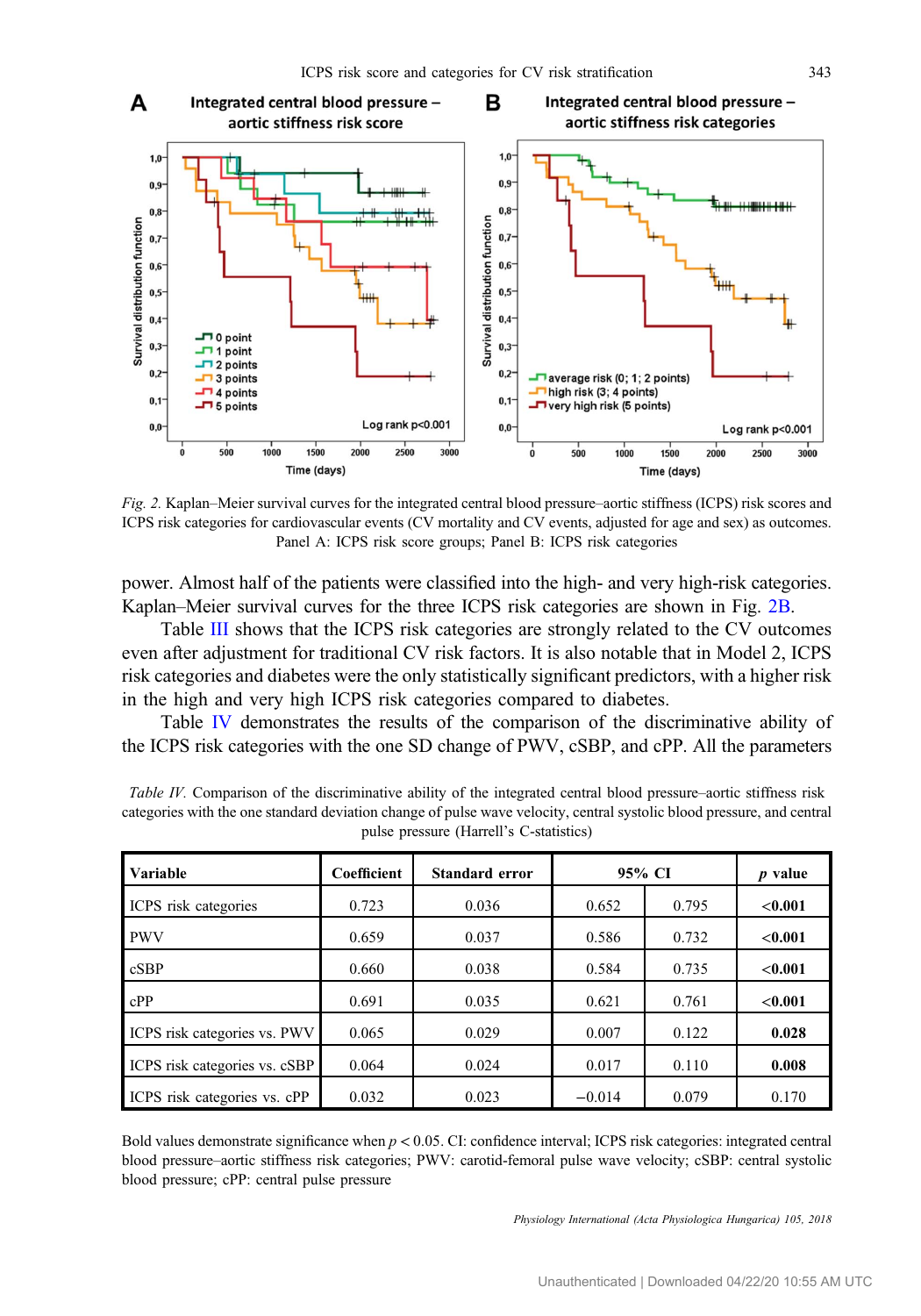were adjusted for age and sex. ICPS risk categories were superior in the discrimination to PWV and cSBP and a tendency was also present in case of cPP, but the difference was not significant.

When, as sensitivity analysis, all the calculations were repeated with the closure of follow-up at the first event instead of multiple failure time analysis, similar results were found (data are available from authors by request).

#### **Discussion**

This study demonstrated that the concept of an integrated score based on arterial stiffness and central hemodynamic parameters (ICPS) is strongly related to incident CV events in CKD patients. According to our results, people in high and very high ICPS risk categories are at a remarkably high risk for CV events and have a risk that is stronger than that related to diabetes, the strongest single predictor among traditional risk factors in our cohort. In addition, it is better than PWV and cSBP and tends to be better than cPP, which suggests that it is worth adding together the predictive power of these parameters.

A recent consensus statement suggests that the combined assessment of more than one biomarker may improve CV outcome prediction ([15\)](#page-11-0). In line with this recommendation, this study investigated the combined effect of arterial stiffness and central hemodynamic parameters using a simple score that integrates the predictive information of individual biomarkers.

Available studies have conflicting results regarding the role of non-invasive markers of morphological or functional abnormalities of the arterial wall in relation to CV risk. In elderly patients of the Rotterdam study, the evaluation of carotid intima-media thickness (c-IMT), peripheral artery disease, or PWV marginally improved CV risk stratification over Framingham risk factors [\(4](#page-11-0), [14](#page-11-0)). In contrast, in middle-aged subjects from the atherosclerosis risk in communities study, the detection of increased c-IMT and carotid artery plaques was associated with a significant ∼23% net reclassification index [\(9](#page-11-0)).

There are also some data available about the joint evaluation of different non-invasive hemodynamic biomarkers and their relation to CV outcomes. In the study of Wang et al. [\(16](#page-11-0)), cSBP was superior in CV outcome prediction compared to brachial systolic blood pressure or brachial or cPP. In the study of Holewijn et al. [\(3](#page-10-0)), using net reclassification improvement analysis, CV risk stratification improved by adding non-invasive vascular risk markers, such as PWV, Aix, or cSBP to traditional risk factors in women; however, the association was weaker in men and was limited to men at intermediate risk. These results suggest that the joint evaluation of different vascular biomarkers may have perspectives, but age and sex could influence the results. Although we adjusted for age and sex throughout this study, ICPS risk categories still remained robust predictors of CV events.

There are multiple potential advantages of the ICPS score concept. First, PWV, cSBP, and cPP can easily be estimated with most of the available devices (e.g., tonometric, mechanotransducer-based, or oscillometric) that measure arterial stiffness and use pulse wave analysis. The ICPS score is determined in a non-invasive manner without blood sampling, which is required for traditional risk scores. Furthermore, it could help to bridge the huge problem of diverging methodologies. Thanks to creative engineers, newer and newer devices are marketed that estimate these parameters in simpler ways, but the actual results of these devices are not interchangeable. Our ICPS score based on tertiles in a given population could be a universal parameter. Of course, the tertiles of each parameter should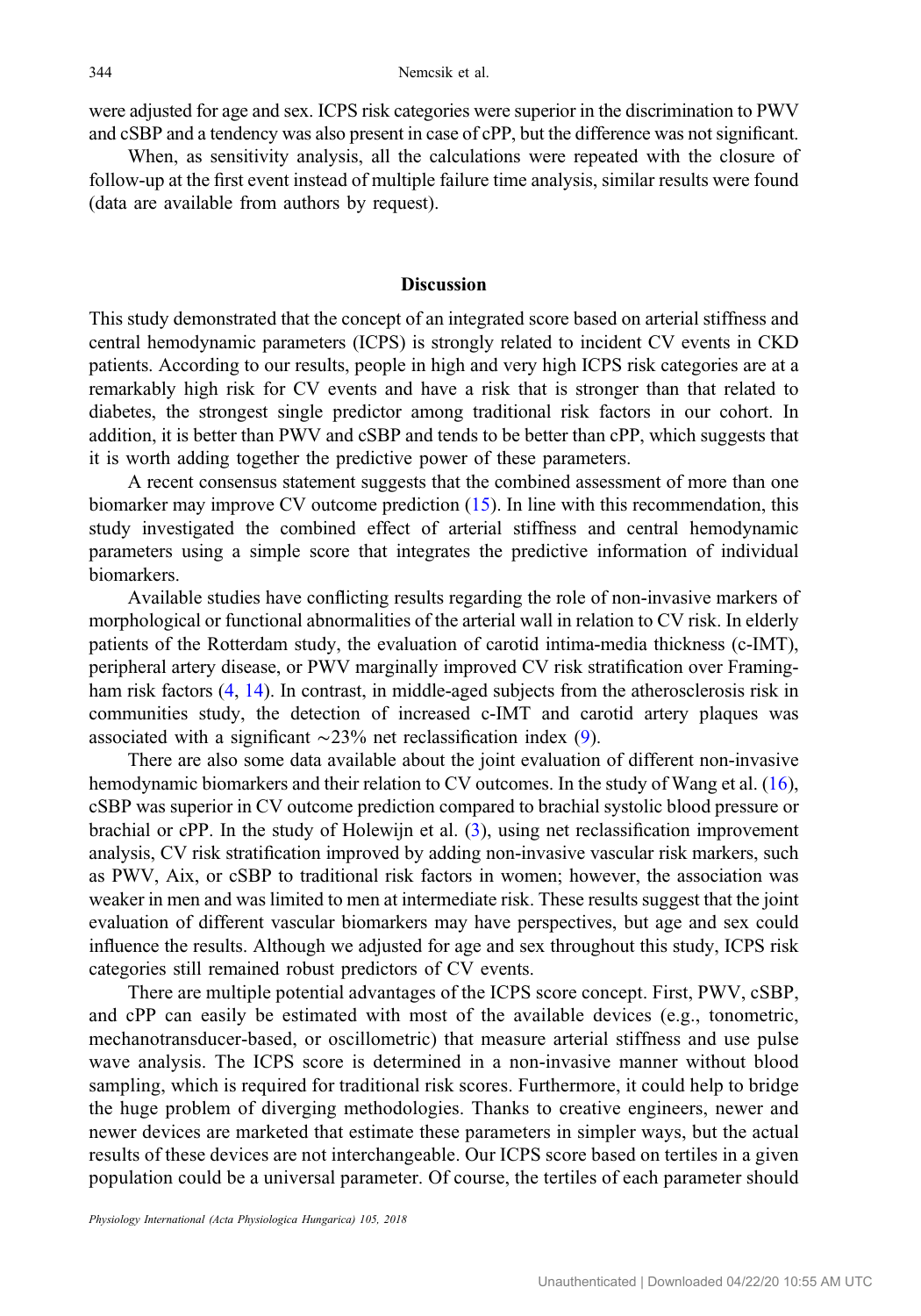<span id="page-10-0"></span>be defined for each device, but probably no equations are required to translate results between devices. Although our studied three parameters correlate with each other, but our results demonstrate, it is worth integrating them into one score as it can produce a very strong predictor parameter.

As the ICPS score is based on a limited sample of CKD patients, we do not recommend its calculation using the cutoff values from our sample, not even on CKD patients on conservative therapy. A valid risk score should be based on large databases with a much higher number of events that enable the investigation of each parameter involved in the score (2). However, as our ICPS risk categories in the present rudimentary form are much stronger predictors than diabetes in our cohort, our results in this form can generate important discussion and further studies. A great scientific potential of this concept is related to the fact that there are other cohorts in divergent races with available PWV, cSBP, and cPP measurements, so our finding on ICPS risk categories could easily be broaden for different patient populations. Such cohorts are, e.g., the Framingham Heart Study cohort [\(8](#page-11-0)) or the Nijmegen Biomedical Study (3).

There are some limitations of this study that has to be acknowledged. During tonometric arterial stiffness measurements, patients with atrial fibrillation are excluded because of methodological considerations, so a proportion of patients cannot be involved into our new risk stratification method. Due to the low number of participants and outcome events, this study is underpowered and thus the exact thresholds for scoring or the relative contribution of individual parameters could not have been exactly defined. Therefore, the aim of this study is not to define the final score but to report the possible advantages of this new concept of a combined risk score based on arterial stiffness and central hemodynamic parameters.

In conclusions, our integrated score and the constructed ICPS risk categories provided strong and robust association with CV outcomes in CKD patients on conservative therapy, which highlights the possible advantages of the combined measure of arterial stiffness and central hemodynamic parameters for CV risk prediction.

#### Acknowledgements

The authors would like to thank the contribution in patient recruitment to Dr. Lóránt Kerkovits, Dr. Adrienn Marton, and Dr. Zs´ofia K Németh. They would like to devote this manuscript to the memory of Prof. István Kiss, who contributed to this study, recently passed away. This study was supported by research grants from the Hungarian Kidney Foundation, Hungarian Society of Hypertension, and Hungarian Society of Nephrology. There has been no role of these grants in the design of the study and collection, analysis, and interpretation of data and in writing the manuscript.

# Conflict of interest

The authors declare no conflict of interest.

#### REFERENCES

- 1. Cseprekal O, Egresits J, Tabak A, Nemcsik J, Jarai Z, Babos L, Fodor E, Farkas K, Godina G, Karpathi KI, Kerkovits L, Marton A, Nemcsik-Bencze Z, Nemeth Z, Sallai L, Kiss I, Tisler A: The significance of micro- and macrovascular biomarkers on cardiovascular outcome in chronic kidney disease: a prospective cohort study. J. Hum. Hypertens. 30, 449–455 (2016)
- 2. Fagard RH: Predicting risk of fatal cardiovascular disease and sudden death in hypertension. J. Hypertens. 35, 2165–2167 (2017)
- 3. Holewijn S, den Heijer M, Kiemeney LA, Stalenhoef AF, de Graaf J: Combining risk markers improves cardiovascular risk prediction in women. Clin. Sci. (Lond). 126, 139–146 (2014)

Physiology International (Acta Physiologica Hungarica) 105, 2018